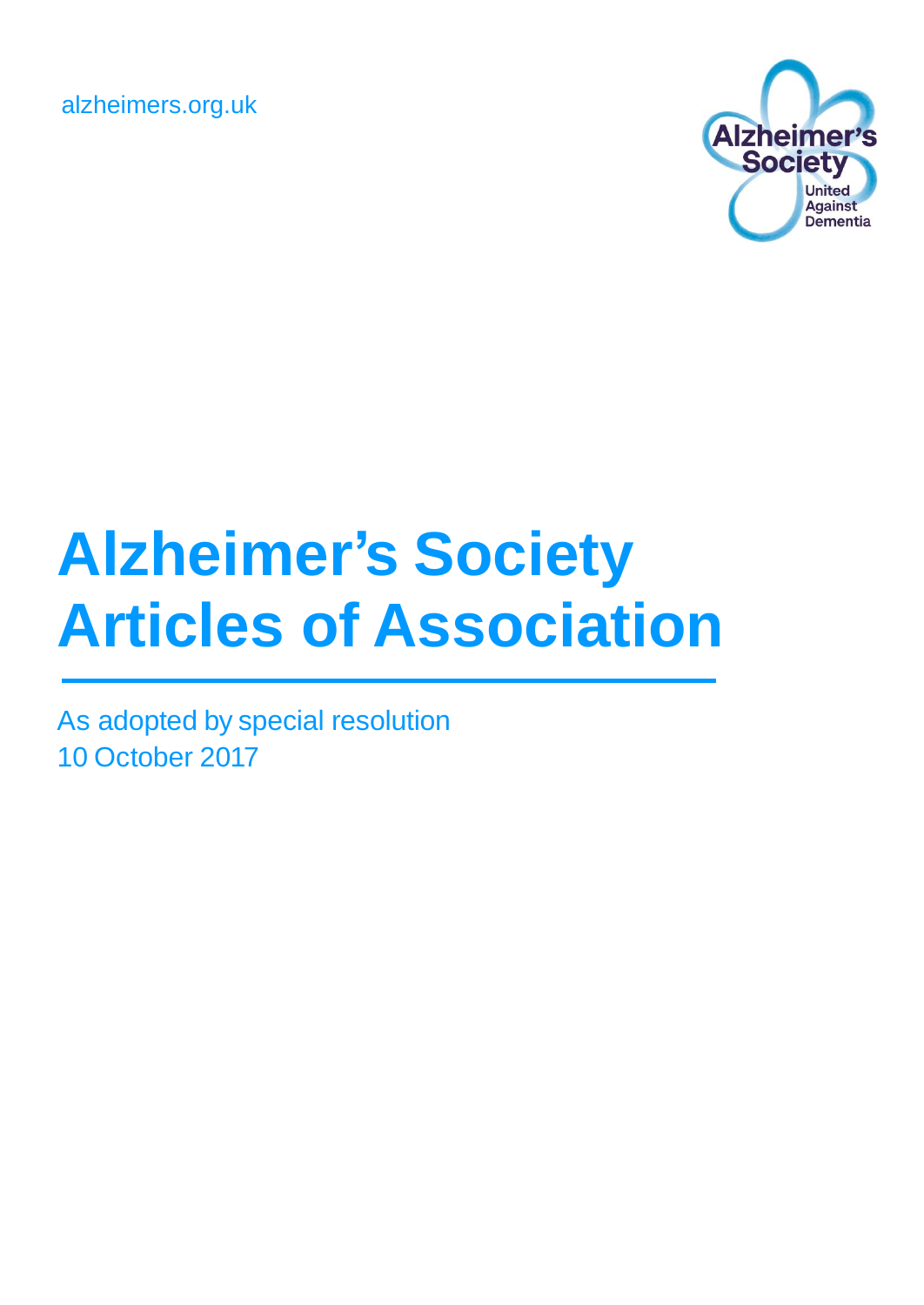# Articles of Association of Alzheimer's Society

The Companies Act 2006

Company limited by guarantee and not having a share capital

# **Index**

|                                                  | <b>Article</b> | Page           |
|--------------------------------------------------|----------------|----------------|
| Interpretation                                   | 1              | $1 - 2$        |
| Objects                                          | $\overline{2}$ | $\overline{2}$ |
| Powers                                           | 3              | $2 - 3$        |
| Application of funds                             | 4              | 4              |
| Limited liability                                | 5              | 4              |
| Guarantee                                        | 6              | 4              |
| Winding up and dissolution                       | 7              | 4              |
| <b>Members</b>                                   | $8 - 11$       | $4 - 5$        |
| General meetings                                 | $12 - 13$      | 5              |
| Notice of general meetings                       | $14 - 17$      | 5              |
| Proceedings at general meetings                  | 18-24          | $5-6$          |
| <b>Votes of Members</b>                          | $25 - 28$      | 6              |
| Eligibility to vote at general meeting           | 29             | 7              |
| <b>Board of Trustees</b>                         | $30 - 37$      | 7              |
| <b>Honorary Officers</b>                         | 38-40          | 7              |
| Appointment and retirement of Appointed Trustees | $41 - 43$      | 8              |
| Election and retirement of Elected Trustees      | 44-47          | 8              |
| <b>Ballot</b>                                    | 48-51          | 8              |
| Expenses                                         | 52             | 8              |
| Borrowing powers                                 | 53             | 8              |
| Powers and duties of the Board                   | 54-57          | 9              |
| <b>Disqualification of Trustees</b>              | 58             | 9              |
| Conflicts of interest                            | $59 - 62$      | $9 - 10$       |
| Board delegated powers and committees            | 63-67          | 10             |
| Proceedings of the Board and Board committees    | 68-74          | $10 - 11$      |
| Secretary                                        | 75-76          | 11             |
| The Seal                                         | 77             | 11             |
| Accounts                                         | 78-82          | 11             |
| Audit                                            | 83-85          | 11             |
| <b>Notices</b>                                   | 86-88          | 12             |
| Website communication                            | 89-91          | 12             |
| Rules                                            | 92-93          | $12 - 13$      |
| Indemnity                                        | 94             | 13             |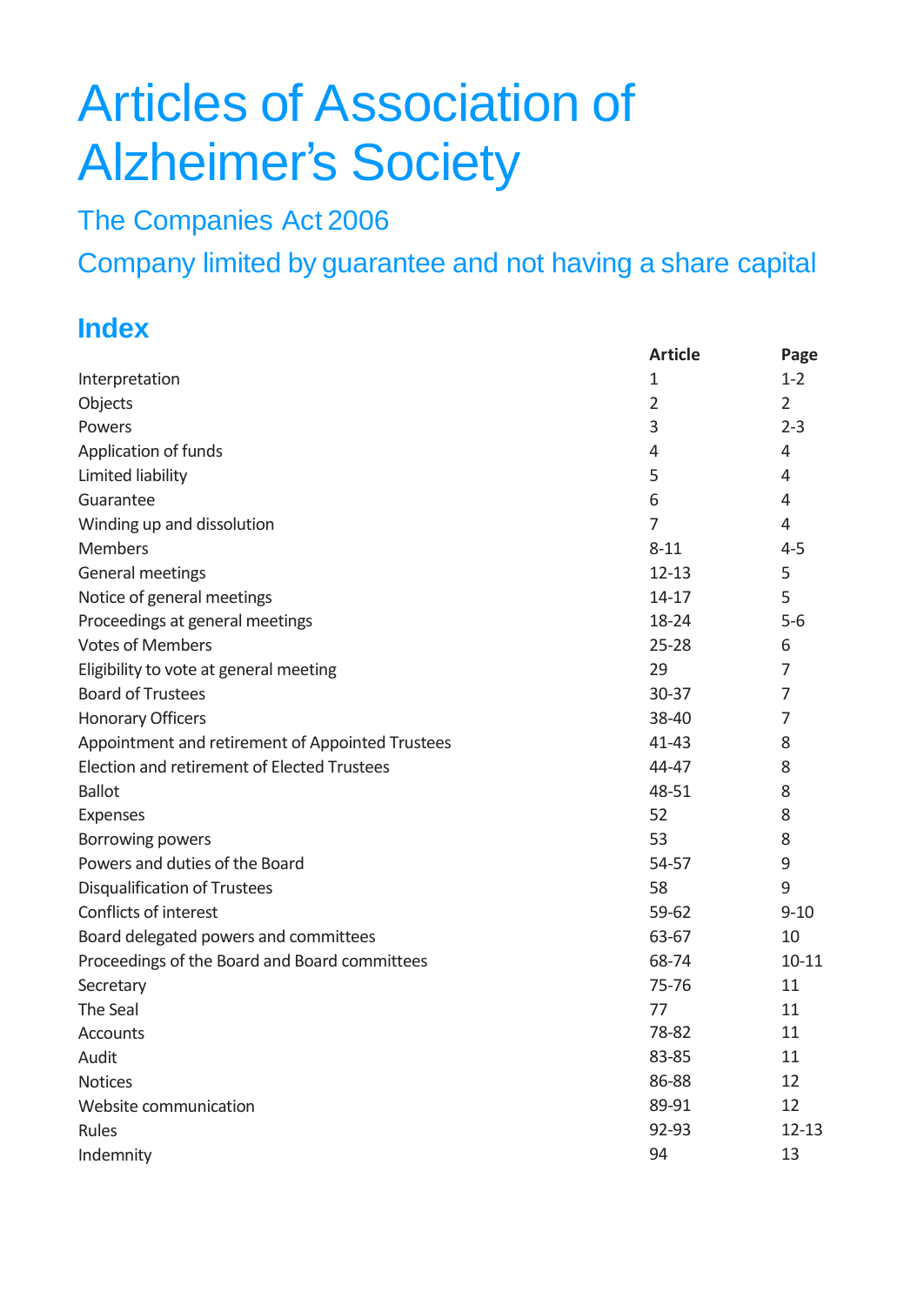## **Interpretation**

**1** In these Articles, unless the context requires otherwise:

| 'the Act'                                          | means the Companies Act 2006;                                                                                                                                                                     |
|----------------------------------------------------|---------------------------------------------------------------------------------------------------------------------------------------------------------------------------------------------------|
| 'Appointed Trustee'                                | means a Trustee appointed under Articles 42 and 43;                                                                                                                                               |
| 'these Articles'                                   | means these new Articles of Association of the Company;                                                                                                                                           |
| 'the Board'                                        | means the Board of Trustees of the Company, as set out at Article 30;                                                                                                                             |
| 'Charities Legislation'                            | means the Charities Acts 1992 and 2011 and the Charities (Accounts and<br>Reports) Regulations 2008 as amended, restated or re-enacted from time to<br>time;                                      |
| 'Charities Act'                                    | means the Charities Act 2011;                                                                                                                                                                     |
| 'Chair'                                            | means the Honorary Chair appointed in accordance with Article 38 to 39;                                                                                                                           |
| 'Clear days'                                       | in relation to the period of a notice means the period excluding the day when the<br>notice is given or deemed to be given and the day for which it is given or on<br>which it is to take effect; |
| 'Company'                                          | means the company called Alzheimer's Society;                                                                                                                                                     |
| 'Elected Trustee'                                  | means a Trustee elected or appointed, as the case may be, under Articles<br>45 to 47;                                                                                                             |
| 'Electorate'                                       | means the electorate that shall elect the Elected Trustees, as determined in the<br>Rules;                                                                                                        |
| `Electronic<br>Communication'                      | means any document or information sent or supplied in electronic form within<br>the meaning of section 1168 of the Act;                                                                           |
| 'Financial Expert'                                 | means an individual, company or firm who is authorised to give investment<br>advice under the Financial Services and Markets Act 2000;                                                            |
| 'Member'                                           | means a member of the Company, as set out at Article 8;                                                                                                                                           |
| 'Model Articles'                                   | means the model articles of association for a private company limited by<br>guarantee set out in Schedule 2 of the Companies (Model Articles) Regulations<br>2008 (SI2008/3229);                  |
| 'Nominations and<br><b>Appointments Committee'</b> | means a committee established by the Board in accordance with Article 65;                                                                                                                         |
| 'Objects'                                          | means the Company's objects set out in Article 2;                                                                                                                                                 |
| 'Rules'                                            | means the rules of the Company established by the Board pursuant to Article<br>92;                                                                                                                |
| 'the Seal'                                         | means the common seal of the Company;                                                                                                                                                             |
| 'Secretary'                                        | means any person appointed to perform the duties of the secretary of the<br>Company including a joint, assistant or deputy secretary;                                                             |
| 'SORP'                                             | means the Statement of Recommended Practice issued by the Charity<br>Commission;                                                                                                                  |
| 'Statutes'                                         | means the Act, the Charities Legislation and every other statute or statutory<br>instrument, law or regulation for the time being in force and concerning                                         |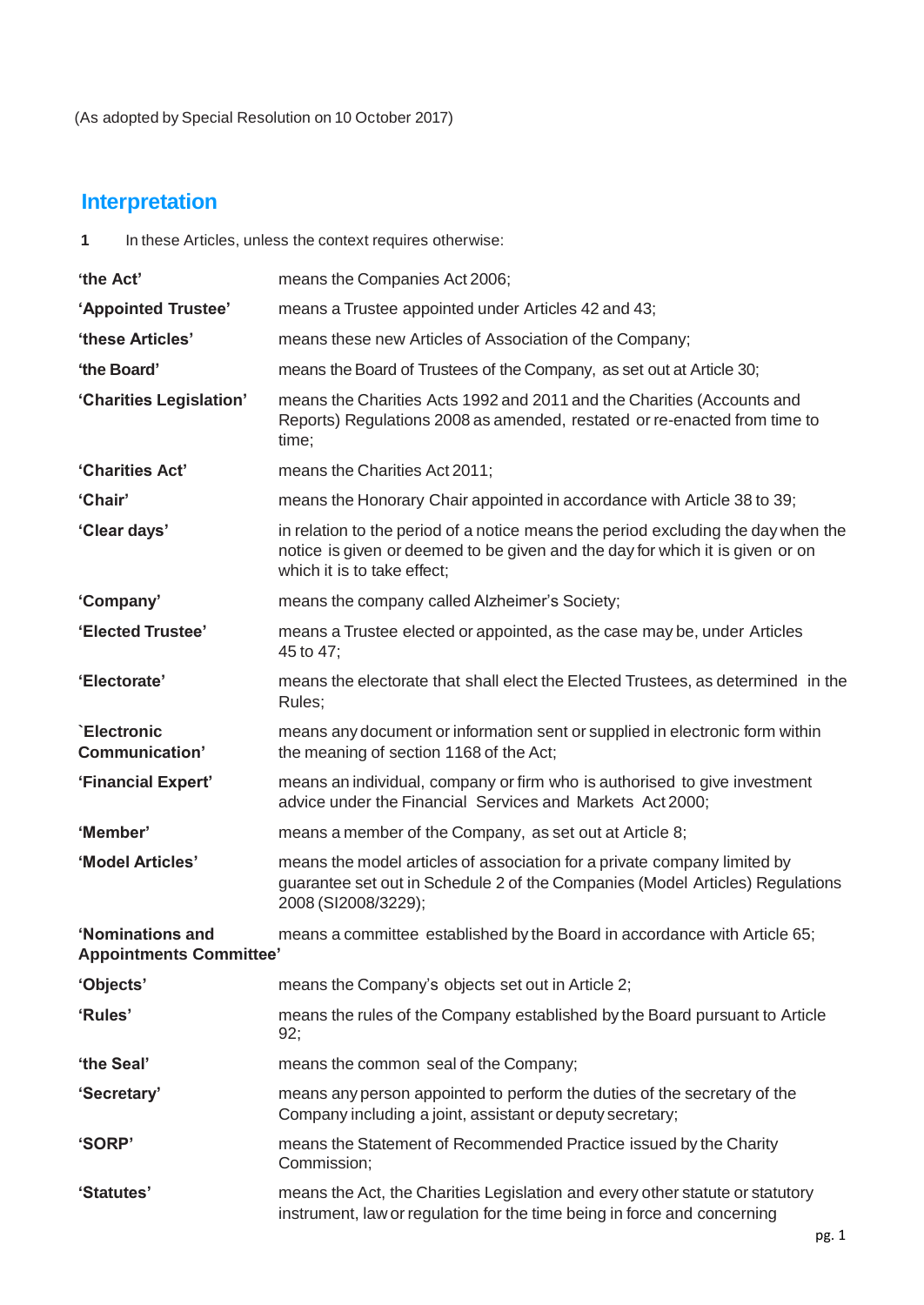companies in so far as they apply to the Company;

- **'Trustee'** means a director of the Company, who is a charity trustee as prescribed by section 177 of the Charities Act
- **'the United Kingdom'** means Great Britain and Northern Ireland;
- (a) Words importing one gender shall include all genders, and the singular includes the plural and vice versa.
- (b) Expressions referring to writing shall, unless the contrary intention appears, be construed as including the representation or reproduction of words, symbols or other information in a visible form by any method or combination of methods, whether sent or supplied in electronic form or otherwise.
- (c) Unless the context otherwise requires, words or expressions contained in these Articles shall bear the same meaning as in the Act or any statutory modification in force at the date at which these Articles become binding on the Company.
- (d) The Model Articles shall not apply to the Company.

A reference to a statute, statutory provision, regulation or guidance or statement of the Charity Commission is a reference to it as amended, extended or re-enacted from time to time.

#### **Objects**

- **2** The Company's Objects are:
	- i) to relieve and treat and promote the relief and treatment of people with Alzheimer's disease and other dementias and to provide support for such persons, their families and carers;
	- ii) to promote, support and carry out research, and to disseminate the results of such research for the public benefit into the cause and possible cures whether partial or complete, and the possible prevention of the said disease and other dementias.

#### **Powers**

**3** The Company has the following powers, which may be exercised only in promoting the

Objects:

- (a) to provide advice or information;
- (b) to carry out campaigning and advocacy, provided that the Trustees are satisfied that any proposed campaigning and advocacy will further the Objects to an extent justified by the resources committed and that such activity is not the dominant means by which the Company promotes the Objects;
- (c) to carry out research and to publish and distribute the useful results;
- (d) to provide, publish or distribute information;
- (e) to advertise in such manner as may be thought expedient;
- (f) to co-operate with other bodies and to exchange information and advice with them;
- (g) to support, administer or set up other charities or to establish charitable trusts for any particular purposes of the Company and to act as trustee of any charity or special charitable trust whether established by the Company or otherwise and generally to undertake and execute any charitable trust which may lawfully be undertaken by the Company and may be conducive to its Objects;
- (h) to accept gifts and to raise funds (including by issuing debt instruments), but not by means of Taxable Trading, to carry on trade in the course of carrying out the Objects and in its discretion to disclaim any particular contribution;
- (i) to receive and administer bequests and donations;
- (j) to borrow money and give security for loans or other obligations (but only in accordance with the restrictions imposed by Charities Legislation) including entering into any related derivative arrangement, but only where the derivative arrangement is:
	- (i) ancillary to the transaction;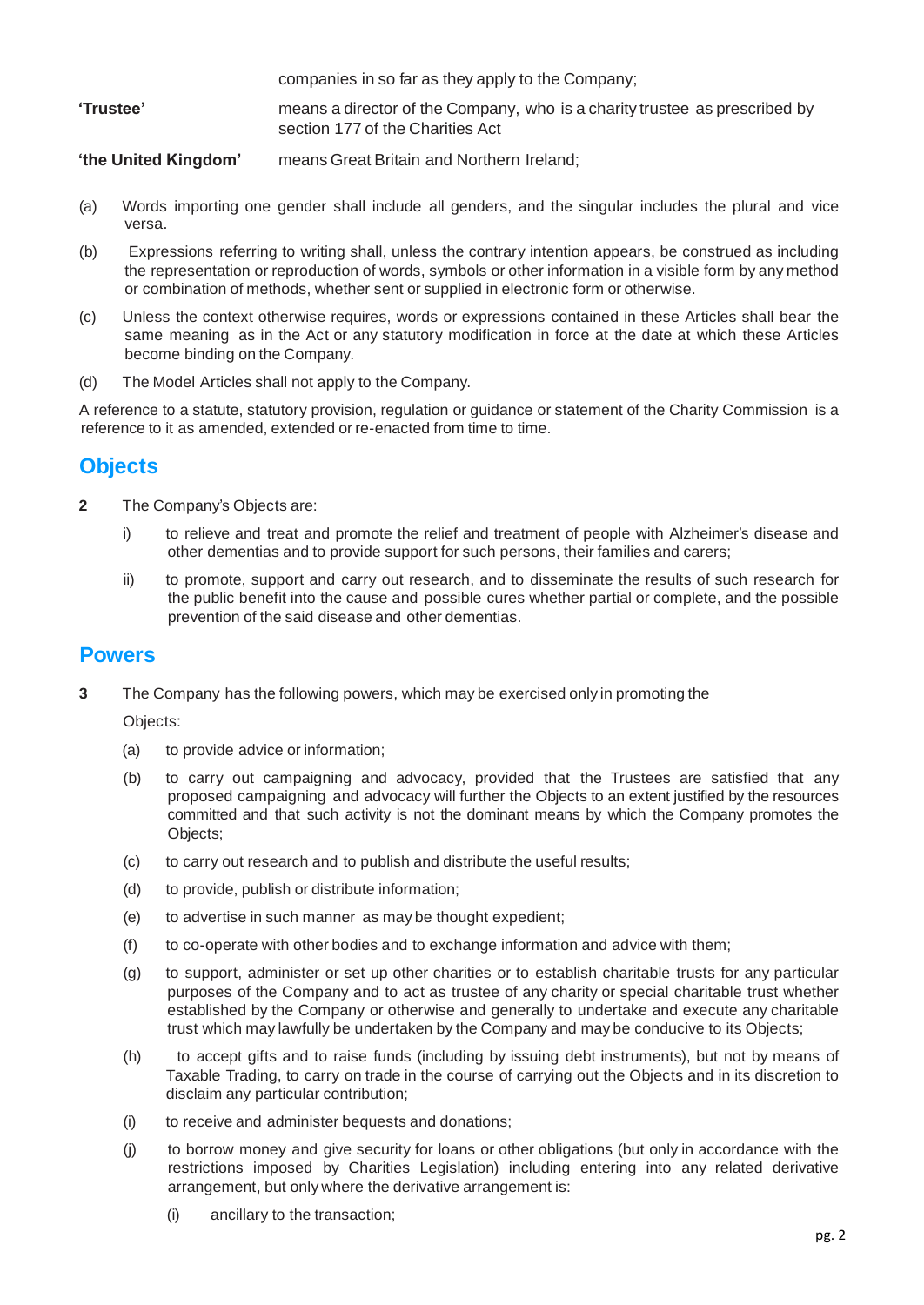- (ii) an integral part of managing the Company's debt entered into in order to manage risk association with the transaction; and
- (iii) not a purely speculative transaction;
- (k) to acquire or hire property of any kind, and to alter and maintain any such property as may be required from time to time;
- (l) to sell, lease or otherwise dispose of property of any kind (but only in accordance with the restrictions imposed by Charities Legislation);
- (m) to make grants or loans of money and to give guarantees provided that where any payment is made to the treasurer or other proper official of a charity the receipt of such treasurer or official shall be a complete discharge to the Trustees;
- (n) to set aside funds for special purposes or as reserves against future expenditure but only in accordance with a written policy about reserves;
- (o) to deposit or invest in funds in any manner (but to invest only after obtaining such advice from a Financial Expert as the Trustees consider necessary and having regard to the suitability of investments and the need for diversification) provided that the Company shall have power to retain any investments donated to it;
- (p) to delegate the management of investments to a Financial Expert, but only on terms that:
	- (i) the investment policy is set down in writing for the Financial Expert by the Trustees;
	- (ii) timely reports of all transactions are provided to the Trustees;
	- (iii) the performance of the investments is reviewed regularly with the Trustees;
	- (iv) the Trustees are entitled to cancel the delegation arrangement at any time;
	- (v) the investment policy and the delegation arrangement are reviewed at least once a year;
	- (vi) all payments due to the Financial Expert are on a scale or at a level which is agreed in advance and are notified promptly to the Trustees on receipt; and
	- (vii) the Financial Expert must not do anything outside the powers of the Trustees;
- (q) to arrange for investments or other property of the Company to be held in the name of a nominee company acting under the direction of the Trustees or controlled by a Financial Expert acting under their instructions and to pay any reasonable fee required;
- (r) to deposit documents and physical assets with a company registered or having a place of business in England or Wales as custodian, and to pay any reasonable fee required;
- (s) to insure the property of the Company against any foreseeable risk and take out other insurance policies to protect the Company when required;
- (t) to provide indemnity insurance for the Trustees pursuant to Article 94;
- (u) subject to the limitations set out in these Articles, to employ paid or unpaid agents staff or advisers;
- (v) to enter into contracts to provide services to or on behalf of other bodies;
- (w) to establish, hold shares in, or acquire subsidiary companies, other companies or entities and to acquire, merge with or enter into any partnership or joint venture arrangement with any other charity for any of the Objects;
- (x) to pay out of the funds of the Company the costs of forming and registering the Company both as a company and as a charity; and
- (y) to do anything else within the law which promotes, helps to promote or is conducive or incidental to the promotion of the Objects, provided that the Objects shall not extend to the regulation of relations between workers and employers or organisations of workers and organisations of employers.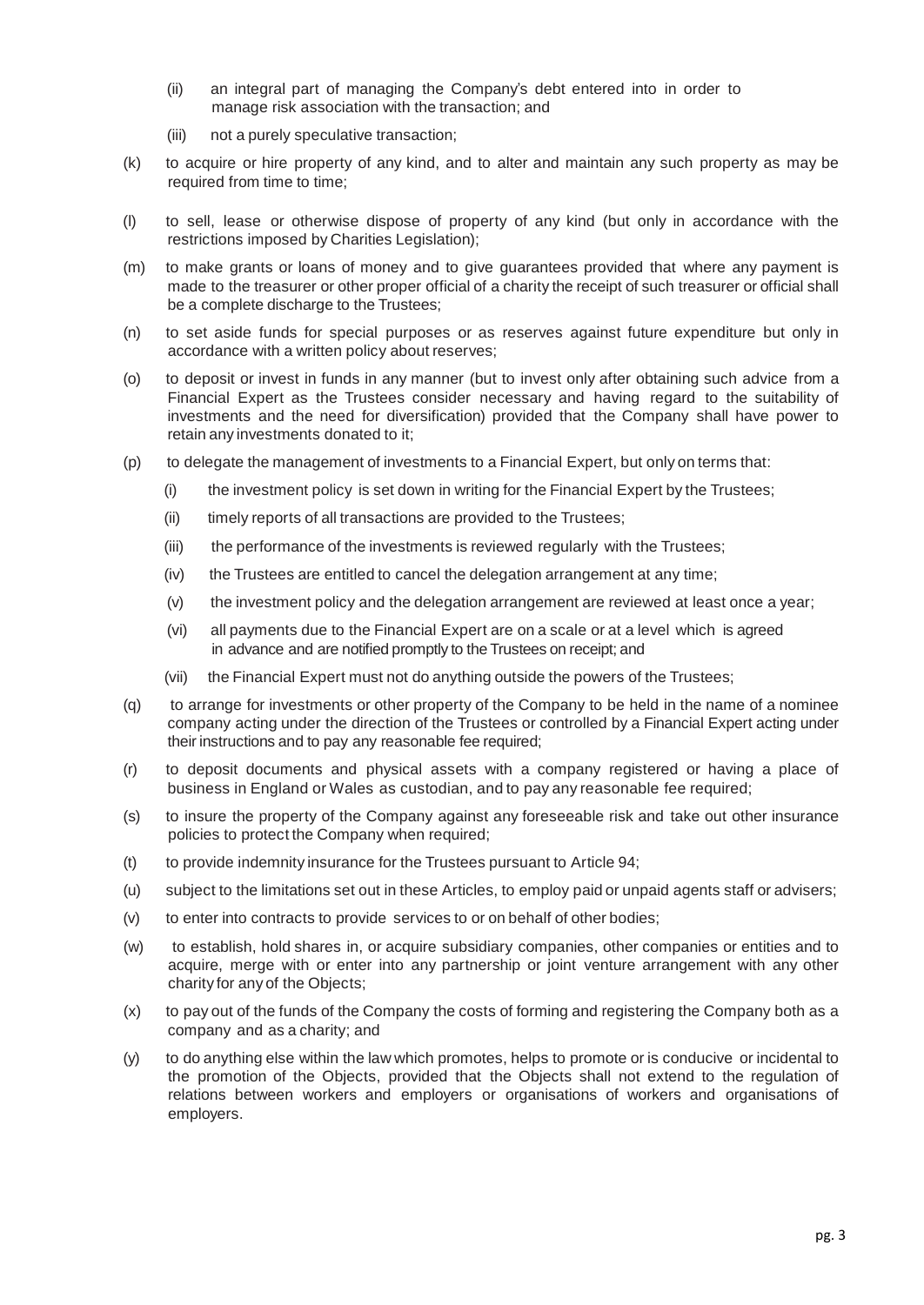### **Application of funds**

**4** The income and property of the Company shall be applied solely towards the promotion of its Objects as set forth in these Articles and no portion thereof shall be paid or transferred, directly or indirectly, by way of dividend, bonus or otherwise howsoever by way of profit, to Members, and no Trustee shall be appointed to any office of the Company paid by salary or fees or receive any remuneration or other benefit in money or money's worth from the Company.

Provided that nothing in these Articles shall prevent any payment in good faith by the Company:

- (a) of reasonable and proper remuneration to any Member, officer or servant of the Company (not being a Trustee) for any services rendered to the Company;
- (b) of interest on money lent by anyTrustee (also being a Member) at a reasonable and proper rate per annum not exceeding two per cent less than the published base lending rate of a clearing bank to be selected by the Trustees;
- (c) of reasonable and proper rent for premises demised or let by anyTrustee (also being a Member);
- (d) of fees, remuneration or other benefit in money or money's worth to any company of which a Trustee may also be a member holding not more than 1/100th part of the capital of that company;
- (e) to anyTrustee of reasonable out-of pocket expenses; and
- (f) of any payments made pursuant to Article 94.

#### **Limited liability**

**5** The liability of the Members is limited.

#### **Guarantee**

**6** Every Member undertakes to contribute such amount as may be required (not exceeding £1) to the Company's assets if it should be wound up while he is a Member, or within one year after he ceases to be a Member, for payment of the Company's debts and liabilities contracted before he ceases to be a Member, and of the costs, charges and expenses of winding up, and for the adjustment of the rights of the contributories among themselves.

#### **Winding up and dissolution**

**7** If upon the winding-up or dissolution of the Company there remains, after the satisfaction of all its debts and liabilities, any property whatsoever, the same shall not be paid to or distributed among the Members, but shall be given or transferred to some other charitable institution or institutions having objects similar to the Objects, and which shall prohibit the distribution of its or their income and property to an extent at least as great as is imposed on the Company under or by virtue of Article 4 above, such institution or institutions to be determined by the Members at or before the time of dissolution, and if and so far as effect cannot be given to such provision, then to some other charitable object.

#### **Members**

- **8** The Members shall be the Trustees from time to time. Every Member shall be entered in the Register of Members on becoming a Member.
- **9** The rights of a Member are personal, not transferable and cease upon the death of the Member.
- **10** A person shall forthwith cease to be a Member provided that at least five Members remain on the Register of Members thereafter:
	- (a) if by notice in writing to the company, the Member resigns his membership;
	- (b) if he dies;
	- (c) if his membership is terminated under any provision of any Rules made from time to time under Article 92; or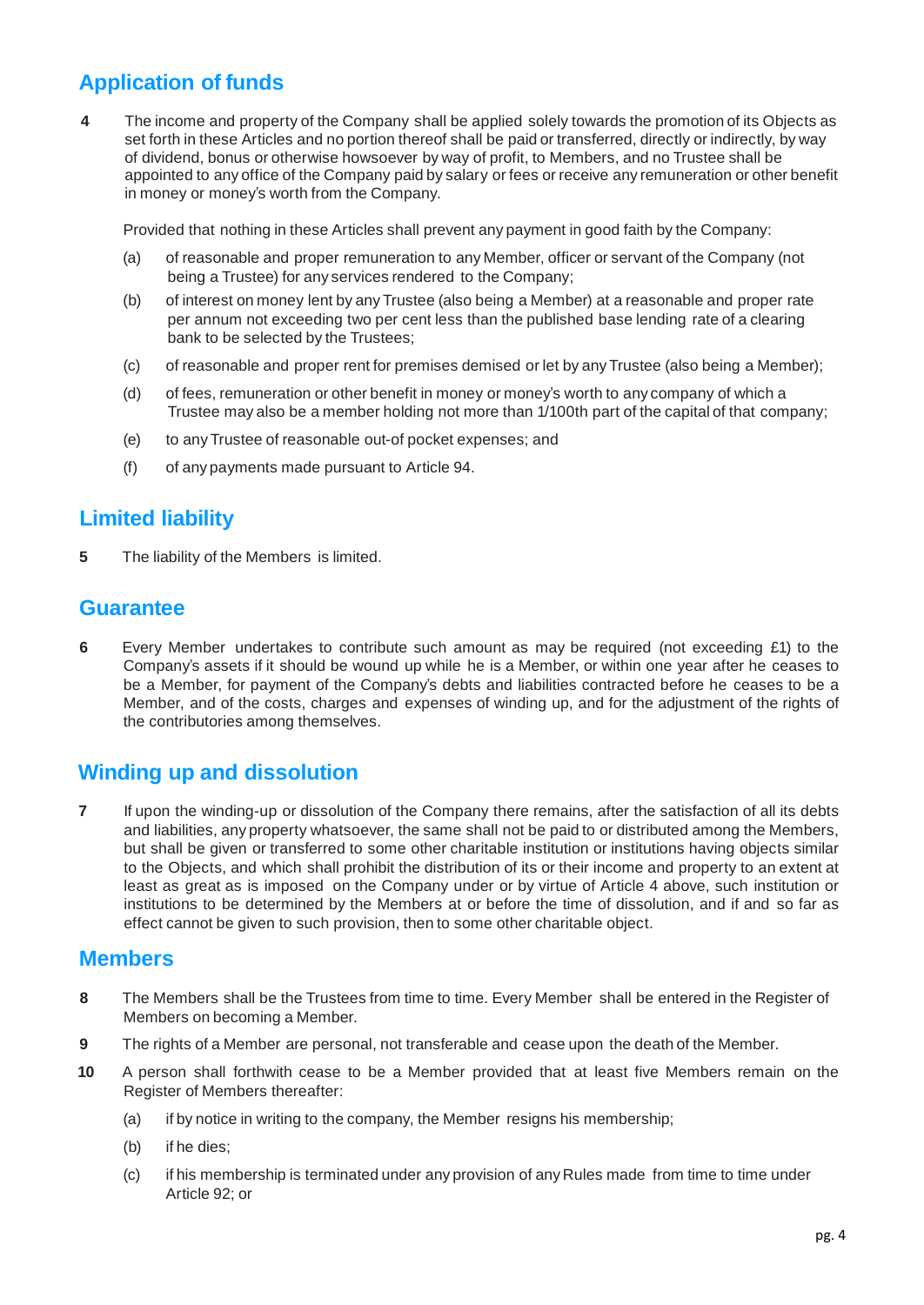- (d) if he ceases to be a Trustee, including where he is removed from office as a director by a resolution duly passed pursuant to Section 168 of the Act.
- **11** The Trustees may create associate or other classes of membership (who will not be members of the Company as referred to in the Act), and may determine and set out in the Rules (or elsewhere) the rights and obligations of any such members (including payment of subscriptions and benefits), and the conditions for admission to and termination of any such class of members. Reference to 'Members' and 'membership' in these Articles does not apply to such members.

#### **General meetings**

- **12** The Company shall in each year hold a general meeting as its Annual General Meeting, in addition to any other meetings in that year, and shall specify the meeting as such in the notices calling it; and not more than fifteen months shall elapse between the date of one Annual General Meeting of the Company and that of the next. The Annual General Meeting shall be held at such time and place as the Board shall appoint.
- **13** The Board, or any other parties as provided by Section 303 of the Act, may, whenever they think fit, convene a general meeting. If at any time there are not within the United Kingdom sufficient Trustees capable of acting to form a quorum anyTrustee may convene a general meeting.

#### **Notice of general meetings**

- **14** Any general meeting including an Annual General Meeting shall be called by at least 14 days' clear notice. The Company may give notice by any means or combination of means permitted by the Act and shall specify the place, the day and the hour of meeting and, in the case of special business, the general nature of that business.
- **15** A general meeting, notwithstanding that it has been called by a shorter notice than that specified in Article 14 above, shall be deemed to have been duly called if it is so agreed by such Members having at least 90 per cent of the voting rights at the meeting intended to be convened and having the right to attend and vote at such a meeting.
- **16** There shall appear with reasonable prominence in every such notice a statement that a Member entitled to attend and vote is entitled to appoint a Member to be his proxy to attend speak and vote instead of him.
- **17** The accidental omission to give notice of a meeting to, or the non-receipt of notice of a meeting by, any person entitled to receive notice shall not invalidate the proceedings at that meeting.

#### **Proceedings at general meetings**

- **18** No business shall be transacted at any general meeting unless a quorum of Members is present; subject to Article 19 below, the quorum at a general meeting, present in person or by proxy, is five Members.
- **19** If within half an hour from the time appointed for the meeting a quorum is not present, the meeting, if convened upon the requisition of Members, shall be dissolved; in any other case it shall stand adjourned to the same day in the next week, at the same time and place, or to such other day and at such other time and place as the Board may determine and the Members then present shall constitute a quorum.
- **20** The Chair, or failing him the Honorary Vice Chair, shall preside as chair at every general meeting of the Company, and if neither shall be present within fifteen minutes after the time appointed for the holding of the meeting or shall not be willing to act the Trustees present shall elect one of their number to be the chair of the meeting and if no Trustees are present or are willing to act within fifteen minutes after the time appointed for holding the meeting the Members present shall choose one of their number to be chair of the meeting. For the avoidance of doubt, where the Chair is appointed as chair of a particular meeting, the term "chair" in these Articles shall apply to him.
- **21** The Chair may, with the consent of any meeting at which a quorum is present (and shall if so directed by the meeting), adjourn the meeting from time to time and from place to place, but no business shall be transacted at any adjourned meeting other than the business left unfinished at the meeting from which the adjournment took place. When a meeting is adjourned for thirty days or more, notice of the adjourned meeting shall be given as in the case of an original meeting. Subject to these provisions, it shall not be necessary to give any notice of an adjournment or of the business to be transacted at an adjourned meeting.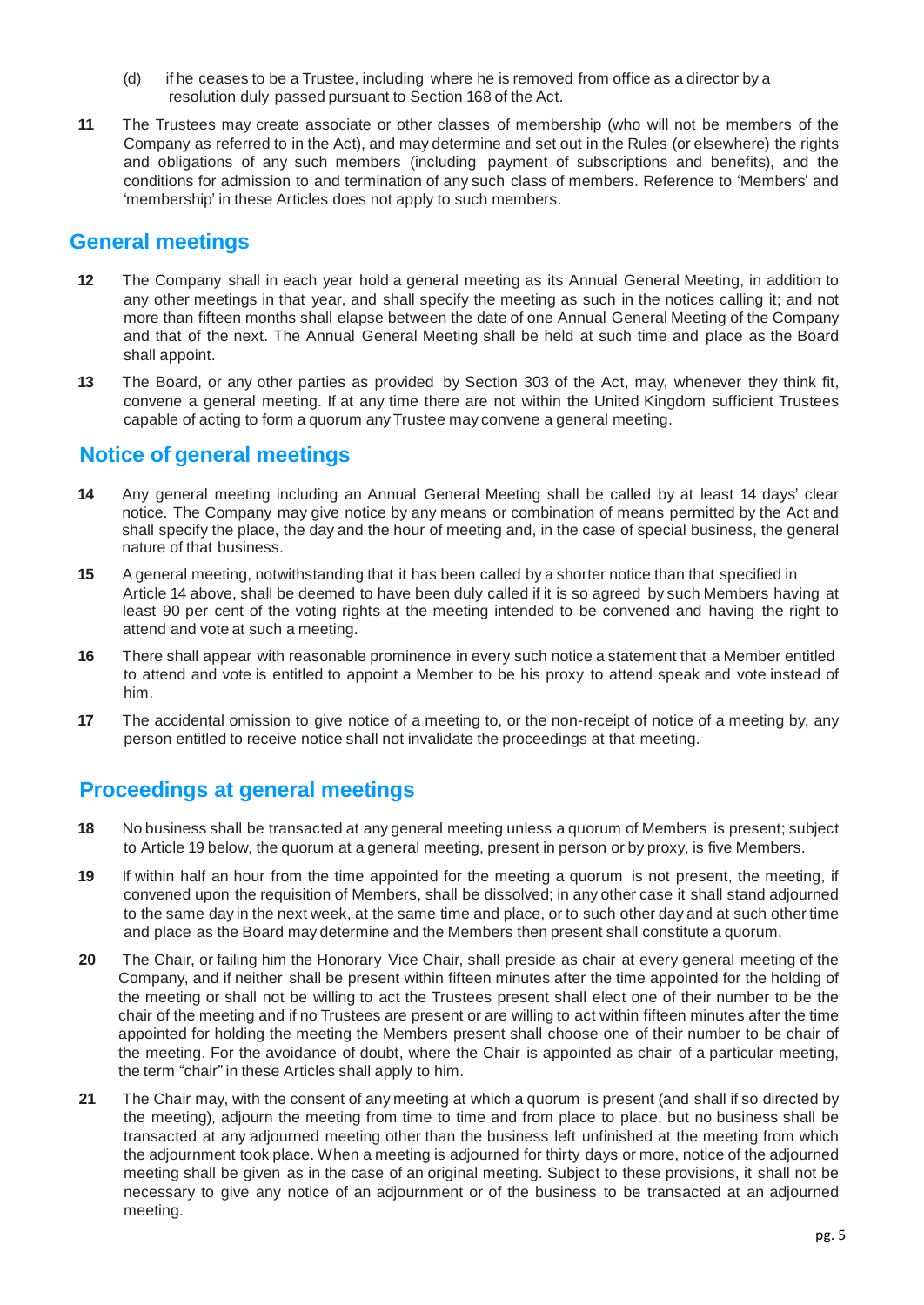- **22** In the case of an equality of votes, whether on a show of hands or on a poll, the chair of the meeting at which the show of hands takes place or at which the poll is demanded, shall if he is also a Member be entitled to a second or casting vote.
- **23** A resolution executed by such number of Members as would have been required to vote for the resolution had it been proposed in general meeting, in accordance with Article 24 below, shall be as valid and effectual as if it had been passed at a general meeting duly convened and held.
- **24** For the purposes of Article 23, a resolution may consist of one or more written instruments (including faxes) or one or more Electronic Communications sent to an address specified for the purpose by the Secretary, or a combination of them, provided that each such written instrument and Electronic Communication (if more than one) is to the same effect.

#### **Votes of Members**

- **25** Subject to Article 29 on a show of hands or on a poll every Member eligible to vote and present in person or by proxy shall have one vote.
- **26** A Member shall be entitled to appoint a proxy who is a Member.
- **27** An instrument appointing a proxy shall be in writing executed by or on behalf of the appointer and shall be in the following form (or in a form as near thereto as circumstances allow or in any other form which is usual or which the Board may approve):

"I / We.............................[name].................................................................................................... Of [address].................................................................................................................................. ....................................................................................................................................

member / members of the above named Company hereby

appoint..................................................................................................... as my / our proxy to vote in my

/ our name(s) and on my / our behalf at the [Annual] General Meeting of the Company to be held on

............................... 20........... and at any adjournment thereof.

This form is to be used in respect of the resolutions mentioned below as follows: Resolution No. 1 \*for\* against

Resolution No. 2 \*for\* against

\*Strike out whichever is not desired.

Unless otherwise instructed the proxy may vote as he thinks fit or abstain from voting.

Signed this..................................................................... day of ................................ 20.........."

- **28** The written appointment of a proxy (with any document such as a power of attorney under which it is signed) shall:
	- (a) be sent to the registered office so as to arrive at least 48 hours before the time for holding the meeting; or
	- (b) in the case of a poll to be taken more than 48 hours after it is demanded, to be sent to the registered office so as to arrive at least 24 hours before the time appointed for taking the poll; or
	- (c) in the case of a poll not being taken forthwith but being taken not more than 48 hours after it was demanded, be delivered at the meeting at which the poll was demanded and handed personally to the chair of the meeting, the Secretary or any Trustee. An instrument of proxy which is not deposited or delivered in a manner so permitted shall be invalid.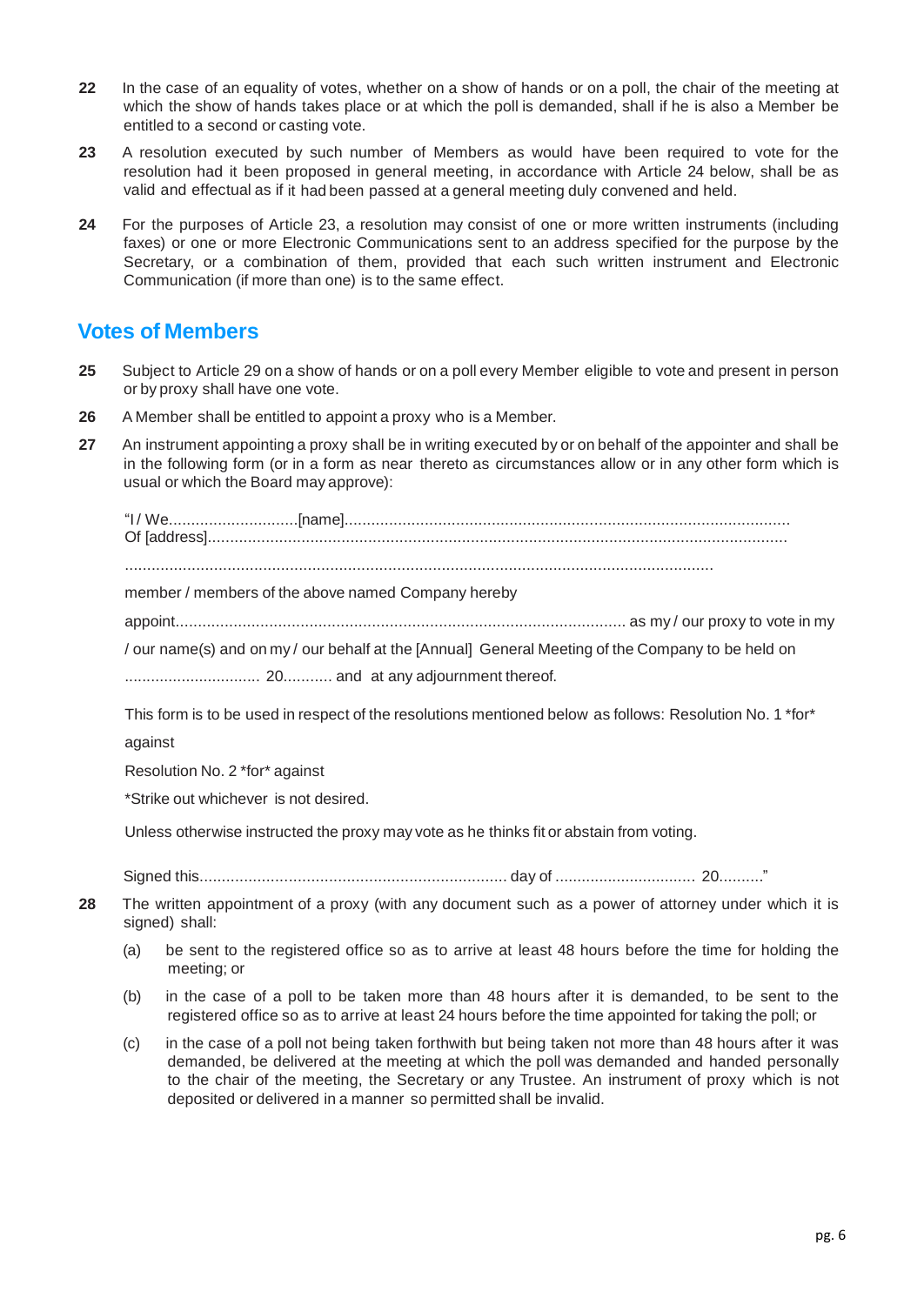#### **Eligibility to vote at general meeting**

**29** A Member of unsound mind, or in respect of whom an order has been made by any court having competent jurisdiction, may vote, whether on a show of hands or on a poll, by his committee, receiver, curator bonis or other person in the nature of the committee, receiver, or curator bonis appointed by that court.

#### **Board of Trustees**

- **30** The Board shall comprise a maximum of twelve (12) persons consisting of:
	- (a) up to two (2) Elected Trustees elected or appointed, as the case may be, under Articles 45 to 47; and
	- (b) up to eight (8) Appointed Trustees, appointed under Articles 42 and 43; and
	- (c) two (2) Honorary Officers appointed pursuant to Article 38,

and the Appointed Trustee or Elected Trustee who is selected as Vice-Chair in accordance with Article 40 shall also be referred to as an "Honorary Officer" whilst in that post.

- **31** Subject to Article 33 and 34, a Trustee shall be appointed or elected, as the case may be, for a term of three years or, if not appointed at an Annual General Meeting, up to the Annual General Meeting immediately following the third anniversary of the Trustee's appointment. In this Article a 'year' means the period from one Annual General Meeting to the next.
- **32** Trustees may serve for a maximum of three terms in total and are not eligible to be appointed or elected for any further term.
- **33** Where a casual vacancy occurs for whatever reason, the Board may appoint a person who has been recommended by the Nominations and Appointments Committee to fill that vacancy, to hold office, subject to Article 34, only until the day which is the end of the term of the Trustee in whose place he is appointed.
- **34** The Board of Trustees may agree a shorter term of office than as set out in Article 31, prior to the appointment or nomination of a Trustee.
- **35** The retirement of Trustees retiring at an Annual General Meeting shall be effective from the conclusion of that Annual General Meeting.
- **36** No person may become a Trustee except a person who:
	- (a) is an individual of 18 or more years of age;
	- (b) becomes a Member; and
	- (c) is not an employee of the Company or an employee of a wholly owned subsidiary of the Company.
- **37** Subject to the provisions of the Acts, the Company may by ordinary resolution under Section 168 of the Act, of which special notice has been given in accordance with Section 312 of the Act, remove any Trustee, however appointed or elected, before the expiration of his period of office notwithstanding anything in these Articles or in any agreement between the Company and such Trustee.

#### **Honorary Officers**

- **38** Subject to Article 40 the Board may appoint in accordance with the selection procedures set out in Articles 42 and 43 any person to either of the Honorary Offices set out in Article 39 below, on such terms as the Board thinks fit.
- **39** The Honorary Officers referred to in Article 38 are:
	- (a) the Honorary Chair;
	- (b) the Honorary Treasurer.
- **40** In accordance with the Rules the Board shall select from among the Appointed and Elected Trustees a Vice Chair (who shall be an Honorary Officer).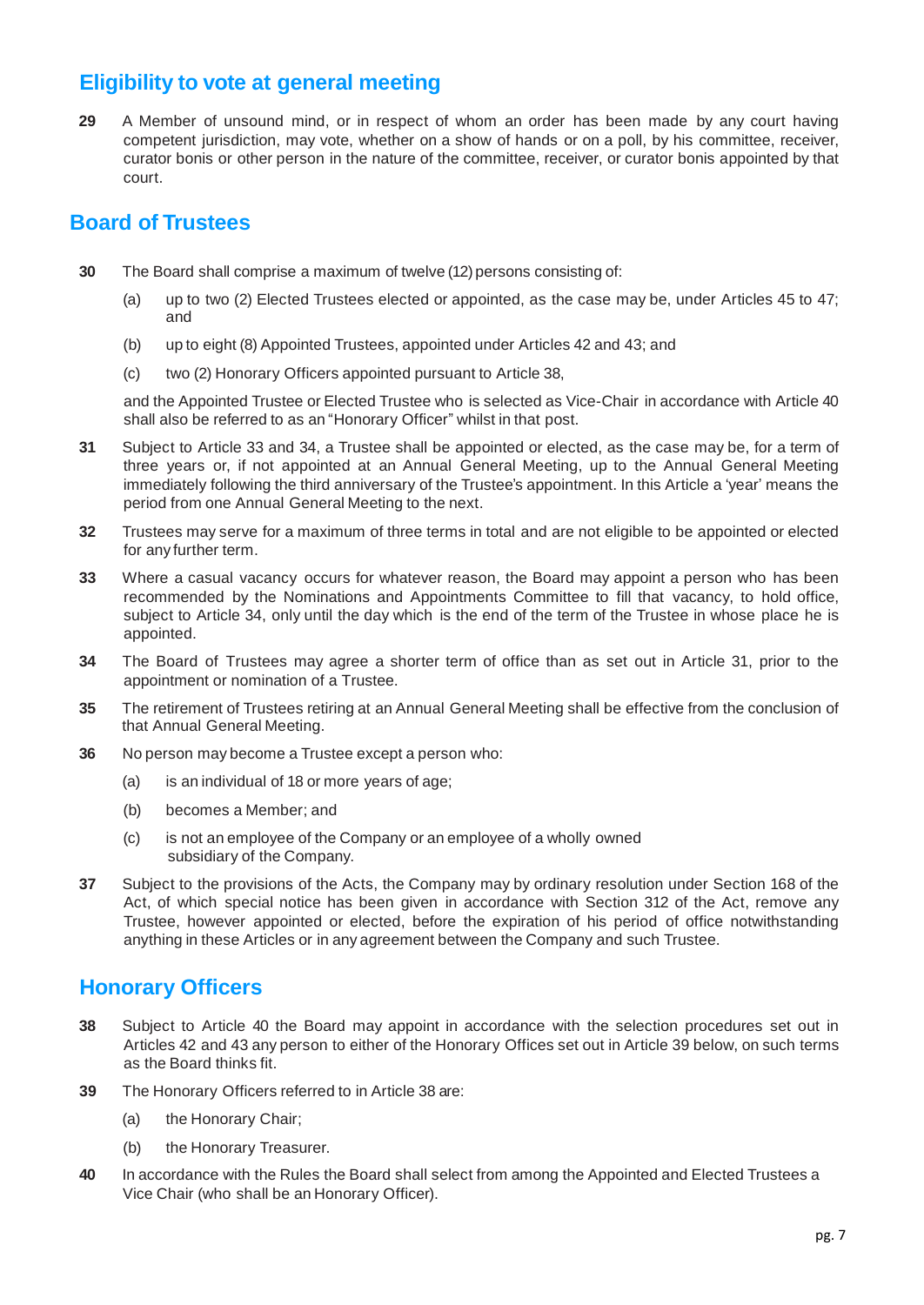#### **Appointment and retirement of Appointed Trustees**

- **41** The procedure for appointing Appointed Trustees shall be in accordance with Articles 42-43 below.
- **42** The Nominations and Appointments Committee shall use any means that they see fit to identify, and recommend individuals to be appointed to the Board as Appointed Trustees (and Honorary Officers) in accordance with such Rules as may from time to time be adopted by the Board.
- **43** The Board shall ratify the candidates recommended by the Nominations and Appointments Committee and shall appoint such candidates to the Board.

#### **Election and retirement of Elected Trustees**

- **44** The procedure for electing Elected Trustees is as set out in Articles 45 to 46 below.
- **45** The Nominations and Appointments Committee shall advertise vacancies for Elected Trustees using such means as they deem fit and shall identify and recommend individuals to be Elected Trustees in accordance with such Rules as may from time to time be adopted by the Board.
- **46** The Board shall ratify the candidates nominated by the Nominations and Appointments Committee and shall put them forward to the Electorate for election pursuant to a ballot in accordance with Articles 48 to 51 which shall specify the number of vacancies to be filled, to be concluded prior to the Annual General Meeting.
- **47** The Trustees may at any time appoint, in accordance with Article 33, any person who has been recommended by the Nominations and Appointments Committee to fill a vacancy of an Elected Trustee not filled at an Annual General Meeting under Article 46.

#### **Ballot**

- **48** The Elected Trustees shall be elected by means of a ballot, which shall be conducted in such manner as the Board may from time to time by Rules determine. Only the Electorate shall be entitled to receive a ballot paper and each member of the Electorate shall have one vote in respect of each vacancy.
- **49** The accidental omission to issue a ballot paper to, or the non-receipt of a ballot paper by, any member of the Electorate entitled to receive the same, shall not invalidate any ballot or the result of any election on the basis of such ballot.
- **50** Those elected as Elected Trustees by the ballot shall in turn be those who received respectively the greatest number of votes, the next greatest number, and so on in descending order until the number of vacancies has been filled. In the event of an equality of votes the matter will be dealt with at the discretion of the Board.
- **51** The result of such postal ballot as declared by the chair at a general meeting shall be conclusive for the purposes of determining who shall be elected at that general meeting in accordance with these Articles and each person so elected shall take office immediately upon the conclusion of the relevant Annual General Meeting.

#### **Expenses**

**52** Trustees shall be entitled to be paid all reasonable travelling, hotel and other expenses properly incurred by them in attending and returning from meetings of the Board or any committee of the Board or in connection with the business of the Company.

#### **Borrowing powers**

**53** The Board may exercise all the powers of the Company to borrow money, and to mortgage or charge its undertaking and property, or any part of it, and to issue debentures, debenture stock and other securities, whether outright or as security for any debt, liability or obligation of the Company or of any third party.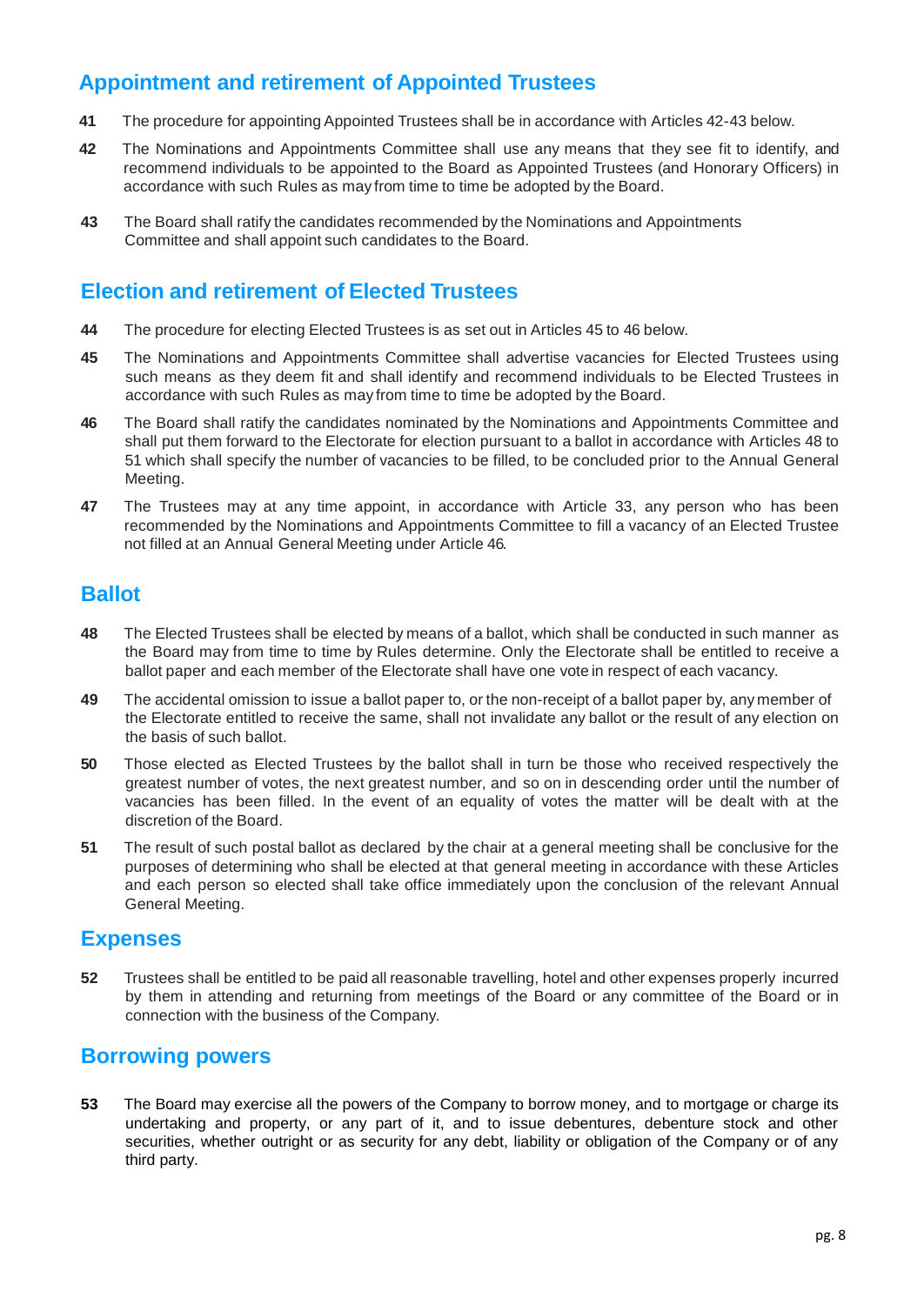#### **Powers and duties of the Board**

- **54** Subject to these Articles, including Article 55 below, the Board are responsible for the management of the Company's business, for which purpose they may exercise all the powers of the Company and do on behalf of the Company all such acts as may be done by the Company and as are not by Statues or by the Articles required to be done by the Company in general meeting.
- **55** The Board may not do or permit any act or omission which would prejudice the charitable status of the Company.
- **56** All cheques, promissory notes, drafts, bills of exchange and other negotiable instruments, and all receipts of moneys paid to the Company, shall be signed, drawn, accepted, endorsed or otherwise executed, as the case may be, in such manner as the Board shall from time to time by resolution determine.
- **57** The Board shall cause minutes to be made in books provided for the purpose:
	- (a) of all appointments of Honorary Officers and members of Board Committees appointed by the Board, and all appointments or elections of Trustees; of the names of the Trustees present at each meeting of the Board and of any committee of the Board;
	- (b) of all resolutions and proceedings at all meetings of the Company, and of the Board and of committees of the Board.

#### **Disqualification of Trustees**

- **58** Aperson ceases to be a Trustee if he:
	- (a) becomes bankrupt or makes any arrangement or composition with his creditors generally; or
	- (b) is disqualified from acting as a trustee by virtue of any provision in the Act or by Sections 178 to 180 of the Charities Act 2011; or
	- (c) becomes incapable by reason of mental disorder, illness or injury of managing and administering his property and affairs; or
	- (d) resigns his office by notice in writing to the Company (but only if at least five Trustees will remain in office when the notice of resignation is to take effect); or
	- (e) is directly or indirectly interested in any contract with the Company and fails to declare the nature of his interest in the manner required by Article 59 and the Board resolve that his office be vacated; or
	- (f) ceases to be a Member; or
	- (g) has been absent from three consecutive Board meetings without agreement of the Board; or
	- (h) is required by a majority of the Board to resign his office.

#### **Conflicts of interest**

- **59** A Trustee must declare to the other Trustees any situation of which he is aware in which he has, or could have, a direct or indirect interest that conflicts, or possibly might conflict, with the interests of the Company unless the situation cannot reasonably be regarded as likely to give rise to a conflict of interest.
- **60** An interest of a Trustee to be disclosed under Article 59 may be declared at a meeting of the Board, by notice in writing pursuant to section 184 of the Act or by means of a general notice under section 185 of the Act.
- **61** If a conflict of interest arises for a Trustee because of a duty of loyalty owed to another organisation, company or person and the conflict is not authorised by virtue of any other provision in the Articles, the remaining Trustees may authorise such a conflict of interest if each of the following conditions are satisfied:
	- a) the Trustee is absent from the part of any meeting at which there is discussion of the conflict of interest, including any arrangement or transaction affecting that other organisation, company or person;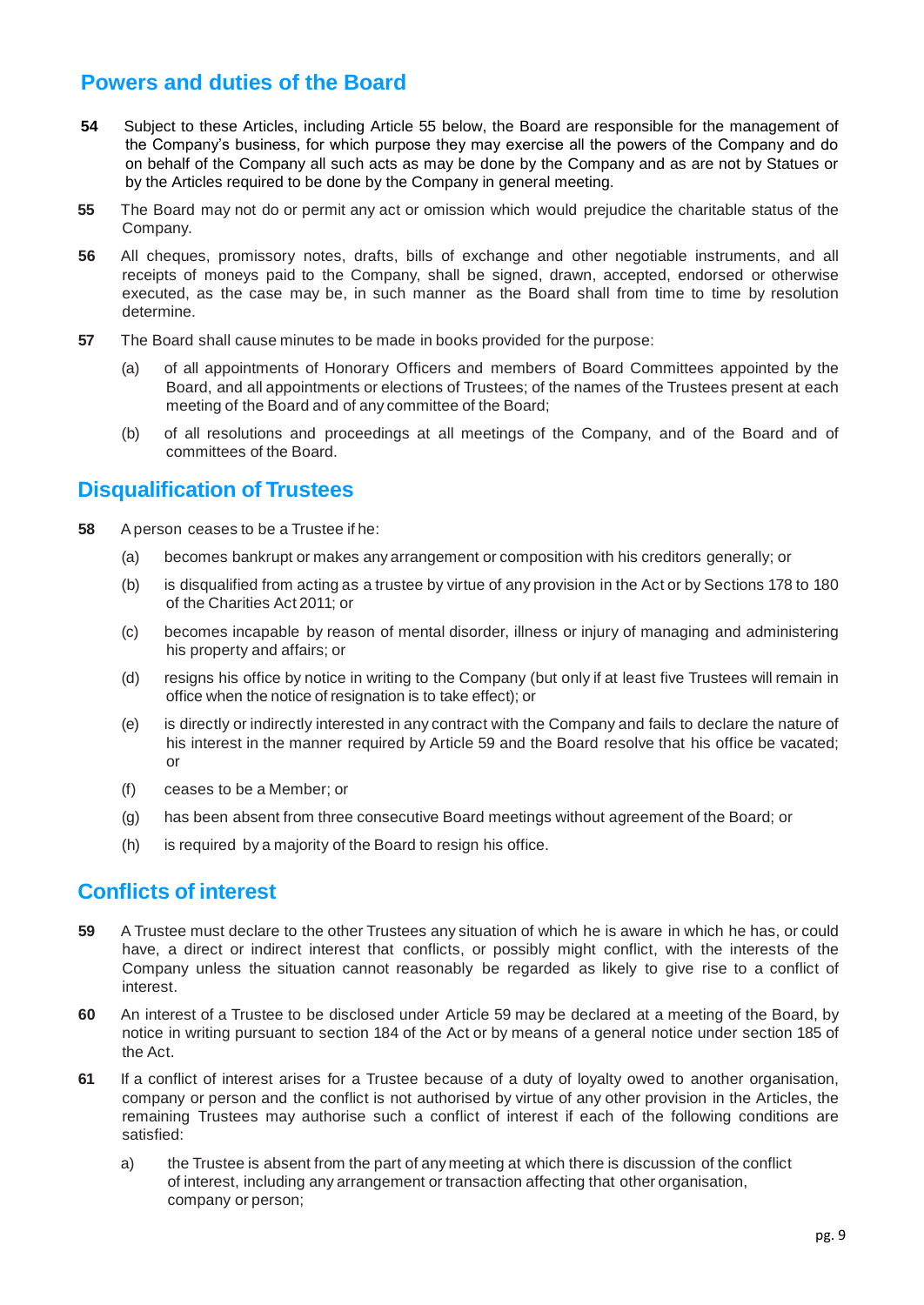- (b) the Trustee does not vote on any such matter and is not to be counted when calculating whether a quorum of Trustees is present at the meeting; and
- (c) the remaining Trustees are satisfied and agree that it is in the interests of the Company to authorise the conflict of interest which has arisen.
- **62** A conflict of interest arising for a Trustee because of a duty of loyalty owed to another organisation, company or person may only be authorised in the manner set out in Article 61 above if such a conflict does not involve a direct or indirect benefit of any nature to a Trustee.

#### **Board delegated powers and committees**

- **63** Subject to these Articles, the Board may delegate any of the powers which are conferred on it under these Articles to such person or committee; by such means (including by power of attorney); to such an extent; in relation to such matters, and on such terms and conditions as it thinks fit.
- **64** With regards to committees, the Board may delegate to committees consisting of such member or members of their body as they think fit; any committee so formed shall in the exercise of the powers so delegated conform to any requirements that may be imposed on it by the Board and shall report all acts and proceedings to the Board as soon as it is reasonably practicable.
- **65** There shall be established and retained by the Board a Nominations and Appointments Committee comprising an independent member who is experienced in the process of appointment and selection as appointed by the Board who shall not be a Trustee, and such other persons as may be specified in Rules formulated for the purpose by the Board pursuant to Article 92.
- **66** Any committee of the Board may appoint a person or persons who are not Trustees to attend (for as long as appointed) meetings of that committee and such person or persons shall have powers as given under the Terms of Reference of that committee ("external members"). The appointment of external members to any committee shall be subject to the prior approval of the Nominations and Appointments Committee and the Board.
- **67** The powers, constitution and conduct of any committees of the Board, and the terms of office of its members shall be as agreed by the Board from time to time, and as established under the Rules as described in Article 92.

#### **Proceedings of the Board and Board committees**

- **68** The Board may meet together for the despatch of business, adjourn, and otherwise regulate their meetings, as they think fit. Questions arising at any meeting shall be decided by a majority of votes. In the case of an equality of votes the Chair shall have a second or casting vote. A Trustee may, and the Secretary on the requisition of a Trustee shall, at any time summon a meeting of the Board. It shall not be necessary to give notice of a meeting of the Board to any Trustee for the time being absent from the United Kingdom.
- **69** The quorum necessary for the transaction of the business of the Board shall be five Trustees.
- **70** The continuing Trustees may act notwithstanding any vacancy in their body, but, if and so long as their number is reduced below the number fixed by or pursuant to the Articles of the Company as the necessary quorum of Trustees, the continuing members or Trustee may act for the purpose of increasing the number of Trustees to that number, or of summoning a general meeting of the Company, but for no other purpose.
- **71** The Chair shall chair all Board meetings. If at any meeting the Chair is not present within fifteen minutes after the time appointed for holding the same, the Honorary Vice Chair shall chair such meeting and in the event that neither the Chair nor Honorary Vice Chair is present at that time the Trustees present may choose one of their number to be chair of the meeting.
- **72** A resolution in writing, signed by a minimum of 75% of the Trustees for the time being entitled to receive notice of a meeting of the Board all of whom shall receive the resolution, shall be as valid and effectual as if it had been passed at a meeting of the Board duly convened and held. Signature shall for these purposes include an Electronic Communication.
- **73** All acts done by any meeting of the Board or of a committee of the Board, or by any person acting as a Trustee, shall notwithstanding that it be afterwards discovered that there was some defect in the appointment of any such Trustee or person acting as aforesaid, or that they or any of them were disqualified, be as valid as if every such person had been duly appointed and was qualified to be a Trustee.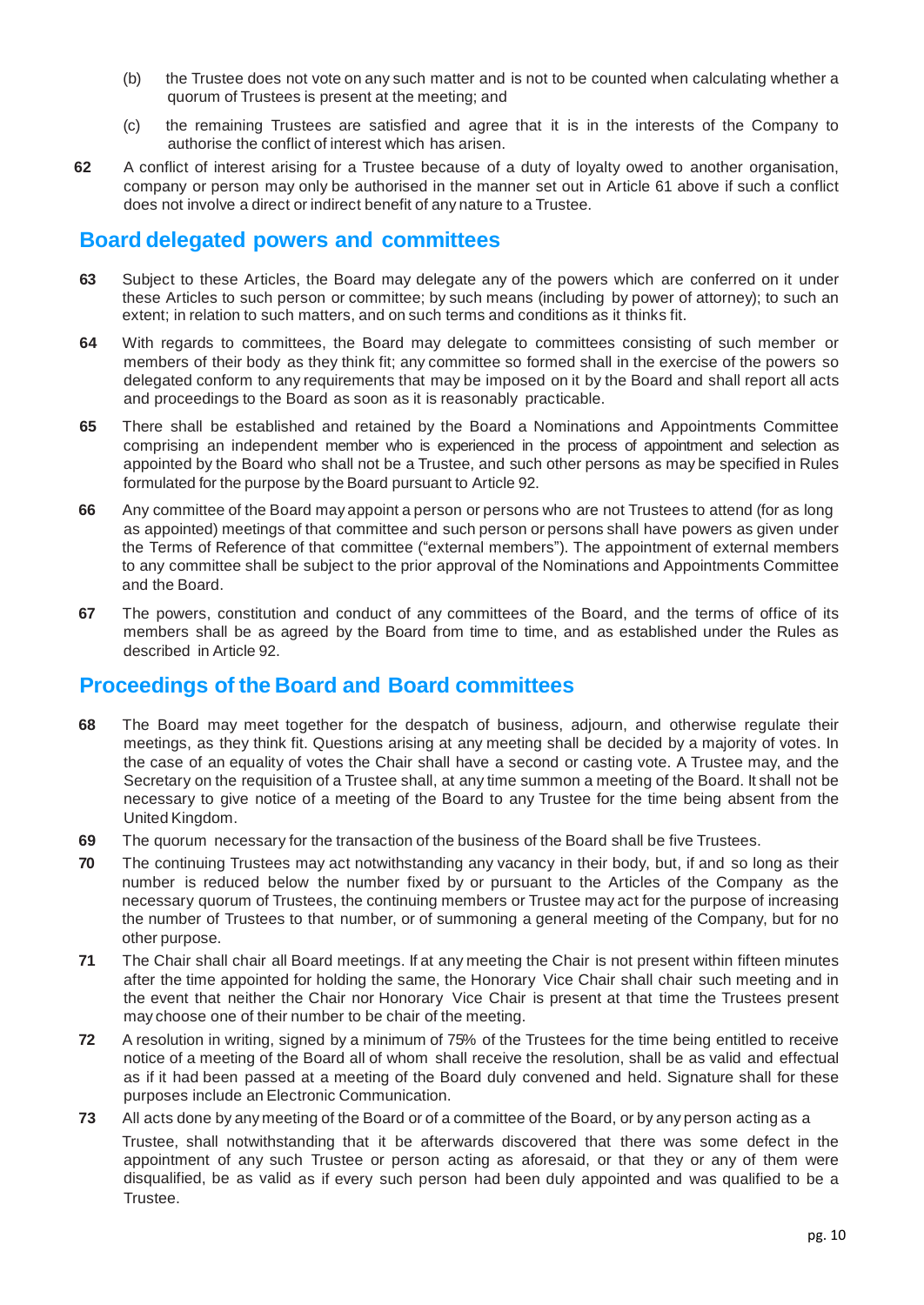**74** Any meeting of the Board or a committee of the Board may take place via the telephone communication system or by audio-visual 'conference' links and all the members so participating may be taken into account for the purpose of establishing whether a quorum exists for the meeting of the Board or (as the case may be) a committee of the Board and any resolution passed at such a meeting shall be as valid and effective as if it had been passed at a meeting duly convened and held.

#### **Secretary**

- **75** A Secretary may be appointed by the Board for such term, at such remuneration and upon such conditions as the Board may think fit; and any Secretary so appointed may be removed by it. Provided always that no Trustee may occupy the salaried position of Secretary.
- **76** A provision of the Act or these Articles requiring or authorising a thing to be done by or to a Trustee and the Secretary shall not be satisfied by its being done by or to the same person acting both as Trustee and as, or in place of, the Secretary.

#### **The Seal**

**77** The Board shall provide for the safe custody of the Seal, which may be used at the discretion of the Secretary and every instrument to which the Seal shall be affixed shall be signed by a Trustee and shall be countersigned by the Secretary or by a second Trustee or by some other person appointed by the Board for the purpose. Where the Seal is not used (and it need not be), instruments shall be executed in accordance with Section 44 of the Act.

#### **Accounts**

- **78** The Board shall cause proper and adequate books of account to be kept to enable accounts to be prepared which comply with the relevant provisions of the Act, the Charities Legislation and the SORP. Proper and adequate books shall not be deemed to be kept and/or deemed sufficient if there are not kept such books of account as are necessary to give a true and fair view of the state of the affairs of the Company, to show and explain its transactions and to disclose with reasonable accuracy at any time, the financial position of the Company at any time.
- **79** The books of account shall be kept at the registered office of the Company, or, subject to section 388 of the Act, at such other place or places as the Board shall think fit and shall always be open to the inspection of anyTrustee.
- **80** The Company must, pursuant to section 423 of the Act, send a copy of its annual accounts and reports for each financial year to every Member, to every holder of the Company's debentures and to every person who is entitled to receive notice of general meetings. Copies need not be sent to a person for whom the Company does not have a current address as defined in section 423 of the Act. "Send" includes posting on the Company's website in accordance with Articles 89 - 91.
- **81** The Company must, pursuant to section 424 of the Act, comply with the obligations set out at Article 77 not later than:
	- (a) the end of the period for filing accounts and reports to the Registrar of Companies, or
	- (b) if earlier, the date on which the Company actually delivers its accounts to the Registrar of Companies.
- **82** Except as provided by law or authorised by the Board or an ordinary resolution of the Company, no person is entitled to inspect any of the Company's accounting or other records or documents merely by virtue of being a Member.

#### **Audit**

- **83** The accounts of the Company shall be examined and reported upon either by the auditor or, if no auditor is appointed, by a reporting accountant if so required by the Statutes.
- **84** The appointment or re-appointment (as appropriate) of the auditor shall be determined by the Company in general meeting.
- **85** The determination of the auditor's or reporting accountant's (if any) remuneration shall be delegated to the Board by the Company in general meeting.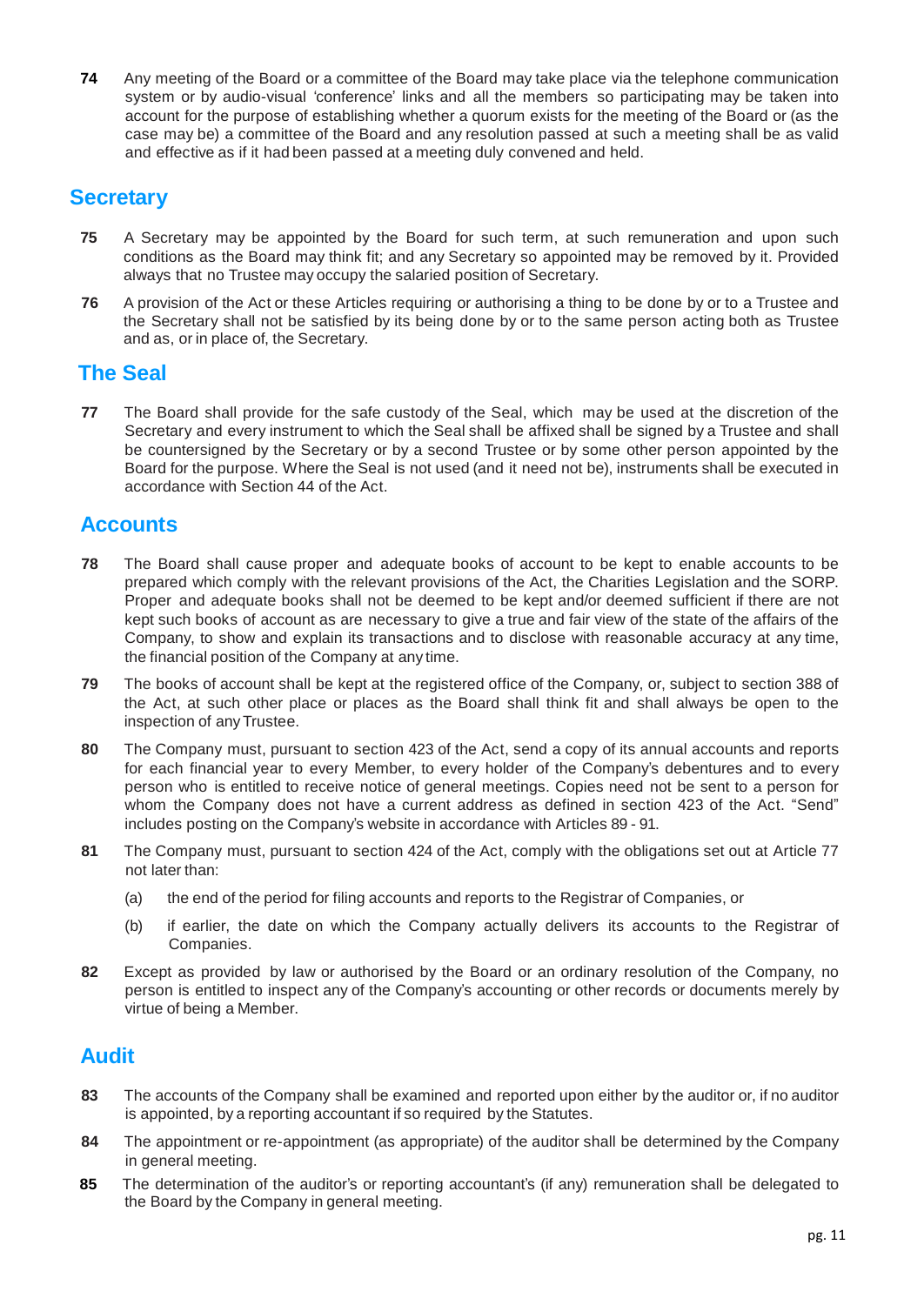#### **Notices**

- **86** Any notice to be sent to or by any person pursuant to these Articles including a notice calling a meeting of the Board shall be in writing and may be delivered or sent by post facsimile or using Electronic Communications to an address for the time being notified for that purpose to the person giving the notice. In this Article "address" in relation to Electronic Communications, includes any number or address used for the purpose of such communications.
- **87** Subject to the Articles, any notice or document to be sent or supplied to a Trustee in connection with the taking of decisions by the Board may also be sent or supplied by the means by which that Trustee has asked to be sent or supplied with such notices or documents for the time being.
- **88** Any notice, if served by post, shall be deemed to have been served 48 hours after it was posted, and in proving such service it shall be sufficient to prove that the letter containing the notice was properly addressed, prepaid and posted. A notice or other document sent by facsimile or contained in an Electronic Communication shall be deemed to have been delivered 48 hours following that on which the communication was sent and electronic confirmation of receipt shall be conclusive evidence that a notice was given to a facsimile number or email address. If a notice, document or information posted on the Company's website was already on the Company's website at the time the notice was sent to the Member, it will be deemed to have been sent on the day the notice was sent but if the notice, document or information was not on the Company's website on the date the said notice was sent then it will be deemed to have been sent on the day on which it appears on the website.

#### **Website communication**

- **89** The Company may send any notice, document or other information to Members by making them available on the Company's website provided that:
	- (a) each Member has been asked individually by the Company to agree to communication via the Company's website (either generally or in relation to a specific notice, document or information);
	- (b) the Company's request states clearly that if the Member fails to respond to the request within twenty- eight days of the date on which the request is sent, he will be deemed to have given such consent; and
	- (c) the Company's request is not sent less than twelve months after a previous request made to the Member in relation to a similar class of documents.
- **90** The Company must notify each Member who has agreed to receive communications through the Company's website of the presence of the information on the website, the website address, the place on the website where the information can be found and how to access the information.
- **91** Any notice, document or information posted on the Company's website must be in a form that the Member can read and take a copy of. The notice, document or information must be available on the Company's website for either twenty-eight days from the date the notification was sent to the Member or for such other period as may from time to time be specified in the Act.

#### **Rules**

- **92** The Board may from time to time formulate, add to, alter or repeal such Rules as it may deem necessary or expedient or convenient for the proper conduct and management of the Company and for the purposes of prescribing classes of and conditions of membership, and in particular but without prejudice to the generality of the foregoing, it may by such Rules regulate:
	- (a) the terms on which Members may resign or have their membership terminated;
	- (b) the classes and terms of membership for those who are not members of the Company as referred to in the Act, including rights and obligations of any such members (including payment of subscriptions and benefits, such as receiving a newsletter on the Company's activities), and the conditions for admission to and termination of such membership;
	- (c) the procedure at general meetings and meetings of the Board and committees of the Board in so far as such procedure is not regulated by these Articles
	- (d) the composition of the Electorate and terms relating to the eligibility of such persons to vote on the election of Elected Trustees;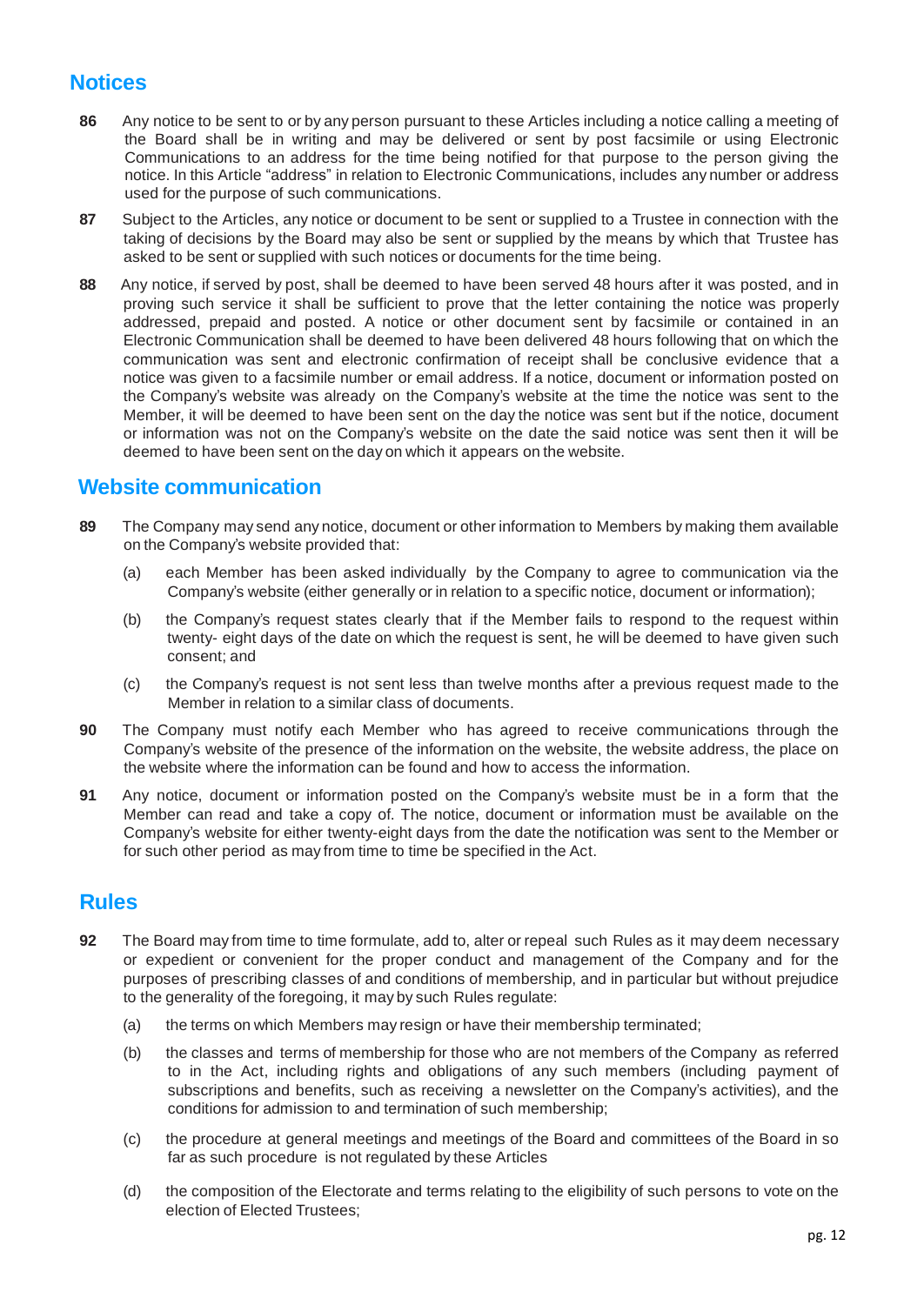- (e) rules for the establishment of an election of individuals to and the functions to be discharged by the Nominations and Appointments Committee;
- (f) rules for the establishment and functions to be discharged by any other Board Committees;
- (g) rules for the election of the Vice Chair; and
- (h) generally, all such matters as are commonly the subject matter of Company rules.
- **93** The Board shall adopt such means as they deem sufficient to bring to the notice of Members all such Rules, which so long as they shall be in force, shall be binding on all Members. Provided, nevertheless, that no Rule shall be inconsistent with, or shall affect or repeal anything contained in the Articles of Association of the Company or a valid resolution of the Company in general meeting.

#### **Indemnity**

- **94** Subject to the provisions of the Act, and so far as may be consistent with the Statutes:
	- (a) every current and past Trustee and every other current or past officer other than the Company's auditor or the reporting accountant shall be indemnified out of the assets of the Company against all costs, charges, losses, expenses and liabilities incurred by him in the actual or purported execution and/or discharge of his duties and/or the actual or purported exercise of his powers and/or otherwise in relation to, or in connection with, his duties, powers or offices, in each case to the extent permitted by section 232 to 234 of the Act;
	- (b) the Company shall also provide funds to anyTrustee or any other officer (other than the Company's auditor or reporting accountant) or do anything to enable a Trustee or such other officer to avoid incurring expenditure, in each case in the manner permitted by and subject to the restrictions required by section 205 of the Act;
	- (c) the Company has the power to pay the premium in respect of any indemnity insurance to cover the liability of any current and past Trustee which, by virtue of any rule of law would otherwise attach to them in respect of any negligence, default, breach of trust or breach of duty of which they may be guilty in relation to the Company: provided that any such insurance shall not extend to any claim arising from liability resulting from conduct which any Trustees knew, or must be assumed to have known, was not in the best interests of the Company, or where any Trustees did not care whether such conduct was in the best interests of the Company or not and provided that any such insurance shall not extend to any claim arising from liability for the costs of unsuccessfully defending criminal prosecutions for offences arising out of fraud or dishonesty or willful or reckless misconduct of any Trustees.

AS AT THE 2017 ANNUAL GENERAL MEETING